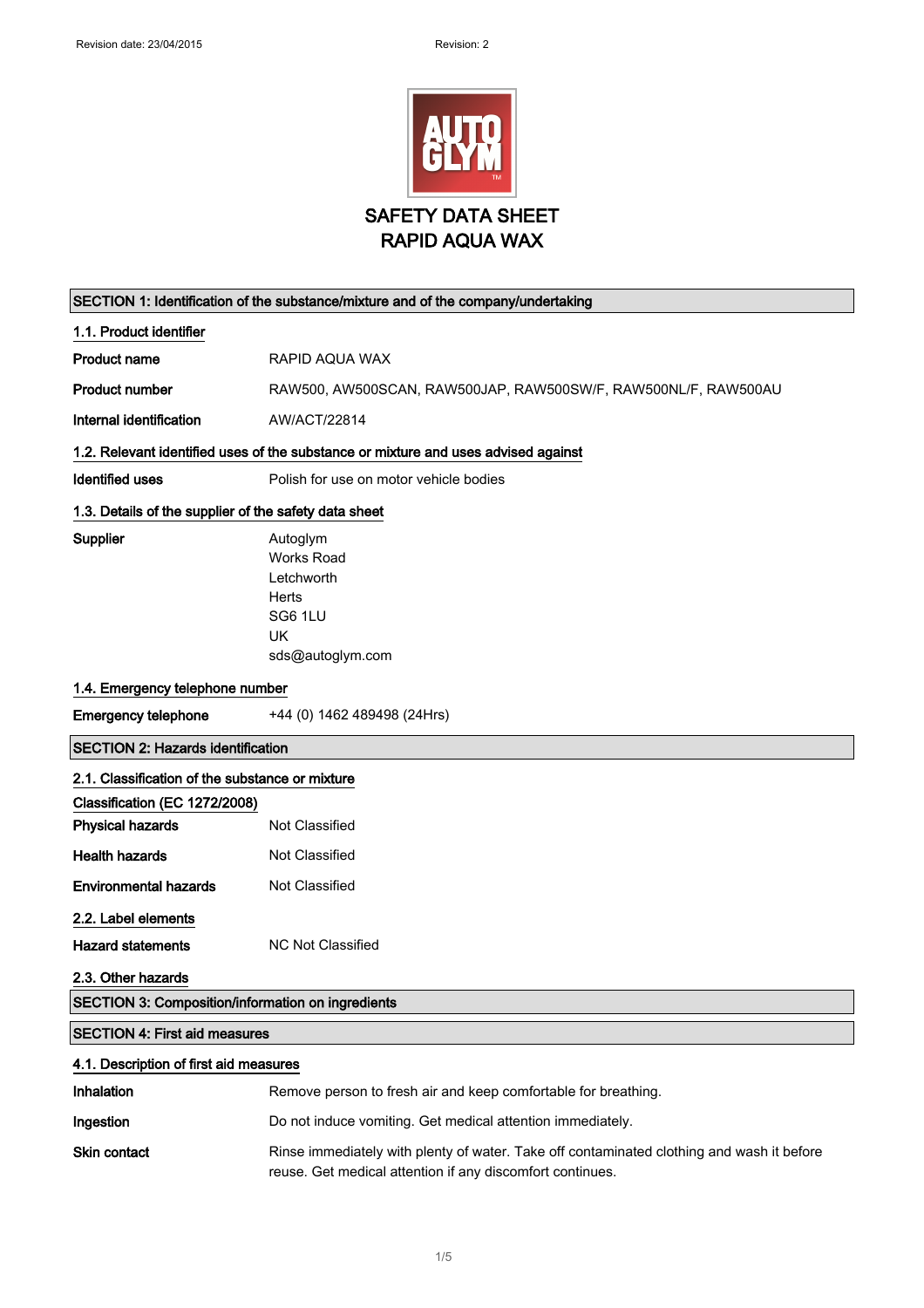# RAPID AQUA WAX

| Eye contact                                                       | Rinse immediately with plenty of water. Continue to rinse for at least 15 minutes and get<br>medical attention. Remove any contact lenses and open eyelids wide apart. Rinse with water.<br>Get medical attention.                                             |  |
|-------------------------------------------------------------------|----------------------------------------------------------------------------------------------------------------------------------------------------------------------------------------------------------------------------------------------------------------|--|
|                                                                   | 4.2. Most important symptoms and effects, both acute and delayed                                                                                                                                                                                               |  |
| Eye contact                                                       | May cause temporary eye irritation.                                                                                                                                                                                                                            |  |
|                                                                   | 4.3. Indication of any immediate medical attention and special treatment needed                                                                                                                                                                                |  |
| Notes for the doctor                                              | No specific recommendations.                                                                                                                                                                                                                                   |  |
| <b>SECTION 5: Firefighting measures</b>                           |                                                                                                                                                                                                                                                                |  |
| 5.1. Extinguishing media                                          |                                                                                                                                                                                                                                                                |  |
| Suitable extinguishing media                                      | The product is not flammable. Use fire-extinguishing media suitable for the surrounding fire.                                                                                                                                                                  |  |
| 5.2. Special hazards arising from the substance or mixture        |                                                                                                                                                                                                                                                                |  |
| <b>Hazardous combustion</b><br>products                           | Oxides of carbon.                                                                                                                                                                                                                                              |  |
| 5.3. Advice for firefighters                                      |                                                                                                                                                                                                                                                                |  |
| Special protective equipment<br>for firefighters                  | Wear positive-pressure self-contained breathing apparatus (SCBA) and appropriate protective<br>clothing.                                                                                                                                                       |  |
| <b>SECTION 6: Accidental release measures</b>                     |                                                                                                                                                                                                                                                                |  |
|                                                                   | 6.1. Personal precautions, protective equipment and emergency procedures                                                                                                                                                                                       |  |
| <b>Personal precautions</b>                                       | Follow precautions for safe handling described in this safety data sheet. Take precautionary<br>measures against static discharges. Provide adequate ventilation.                                                                                              |  |
| 6.2. Environmental precautions                                    |                                                                                                                                                                                                                                                                |  |
| <b>Environmental precautions</b>                                  | Spillages or uncontrolled discharges into watercourses must be reported immediately to the<br>Environmental Agency or other appropriate regulatory body. Avoid discharge into drains or<br>watercourses or onto the ground.                                    |  |
| 6.3. Methods and material for containment and cleaning up         |                                                                                                                                                                                                                                                                |  |
| Methods for cleaning up                                           | Absorb spillage with inert, damp, non-combustible material. Flush contaminated area with<br>plenty of water. Collect and place in suitable waste disposal containers and seal securely.<br>Dispose of contents/container in accordance with local regulations. |  |
| 6.4. Reference to other sections                                  |                                                                                                                                                                                                                                                                |  |
| Reference to other sections                                       | Wear protective clothing as described in Section 8 of this safety data sheet.                                                                                                                                                                                  |  |
| <b>SECTION 7: Handling and storage</b>                            |                                                                                                                                                                                                                                                                |  |
| 7.1. Precautions for safe handling                                |                                                                                                                                                                                                                                                                |  |
| Usage precautions                                                 | Avoid contact with skin and eyes.                                                                                                                                                                                                                              |  |
| Advice on general<br>occupational hygiene                         | When using do not eat, drink or smoke. Wash hands thoroughly after handling.                                                                                                                                                                                   |  |
| 7.2. Conditions for safe storage, including any incompatibilities |                                                                                                                                                                                                                                                                |  |
| <b>Storage precautions</b>                                        | Store in tightly-closed, original container in a dry, cool and well-ventilated place. Keep only in<br>the original container.                                                                                                                                  |  |
| 7.3. Specific end use(s)                                          |                                                                                                                                                                                                                                                                |  |
| Specific end use(s)                                               | The identified uses for this product are detailed in Section 1.2.                                                                                                                                                                                              |  |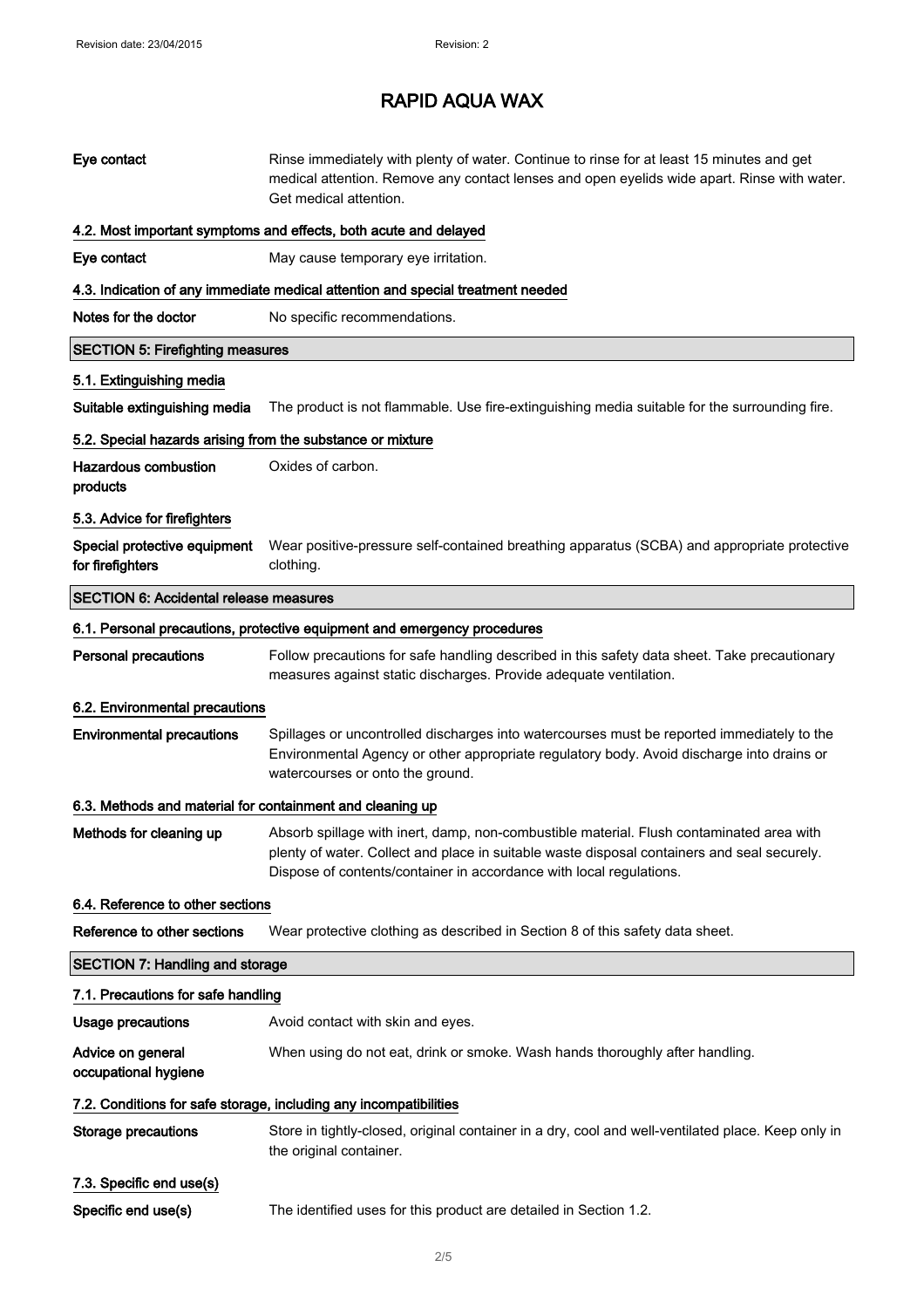# RAPID AQUA WAX

# SECTION 8: Exposure Controls/personal protection

# 8.1. Control parameters

## 8.2. Exposure controls

### Protective equipment

| Appropriate engineering<br>controls | Provide adequate ventilation.                                                                                                                                              |
|-------------------------------------|----------------------------------------------------------------------------------------------------------------------------------------------------------------------------|
| Eye/face protection                 | Wear eye protection. EN 166:2001                                                                                                                                           |
| Hand protection                     | Wear protective gloves made of the following material: Nitrile rubber. The breakthrough time<br>for any glove material may be different for different glove manufacturers. |
| Hygiene measures                    | Wash at the end of each work shift and before eating, smoking and using the toilet.                                                                                        |
| <b>Respiratory protection</b>       | Respiratory protection not required.                                                                                                                                       |

# SECTION 9: Physical and Chemical Properties

# 9.1. Information on basic physical and chemical properties

| Appearance                                      | Liquid.                       |
|-------------------------------------------------|-------------------------------|
| Colour                                          | Cream.                        |
| Odour                                           | Banana.                       |
| <b>Odour threshold</b>                          | No information available.     |
| pH                                              | pH (concentrated solution): 7 |
| <b>Melting point</b>                            | No information available.     |
| Initial boiling point and range                 | 100°C @                       |
| Flash point                                     | Not applicable.               |
| <b>Evaporation rate</b>                         | No information available.     |
| <b>Evaporation factor</b>                       | No information available.     |
| Upper/lower flammability or<br>explosive limits | No information available.     |
| Vapour pressure                                 | No information available.     |
| Vapour density                                  | No information available.     |
| <b>Relative density</b>                         | ~1.001                        |
| <b>Bulk density</b>                             | No information available.     |
| Solubility(ies)                                 | Miscible with water.          |
| <b>Partition coefficient</b>                    | No information available.     |
| Auto-ignition temperature                       | No information available.     |
| <b>Decomposition Temperature</b>                | No information available.     |
| <b>Viscosity</b>                                | No information available.     |
| <b>Explosive properties</b>                     | No information available.     |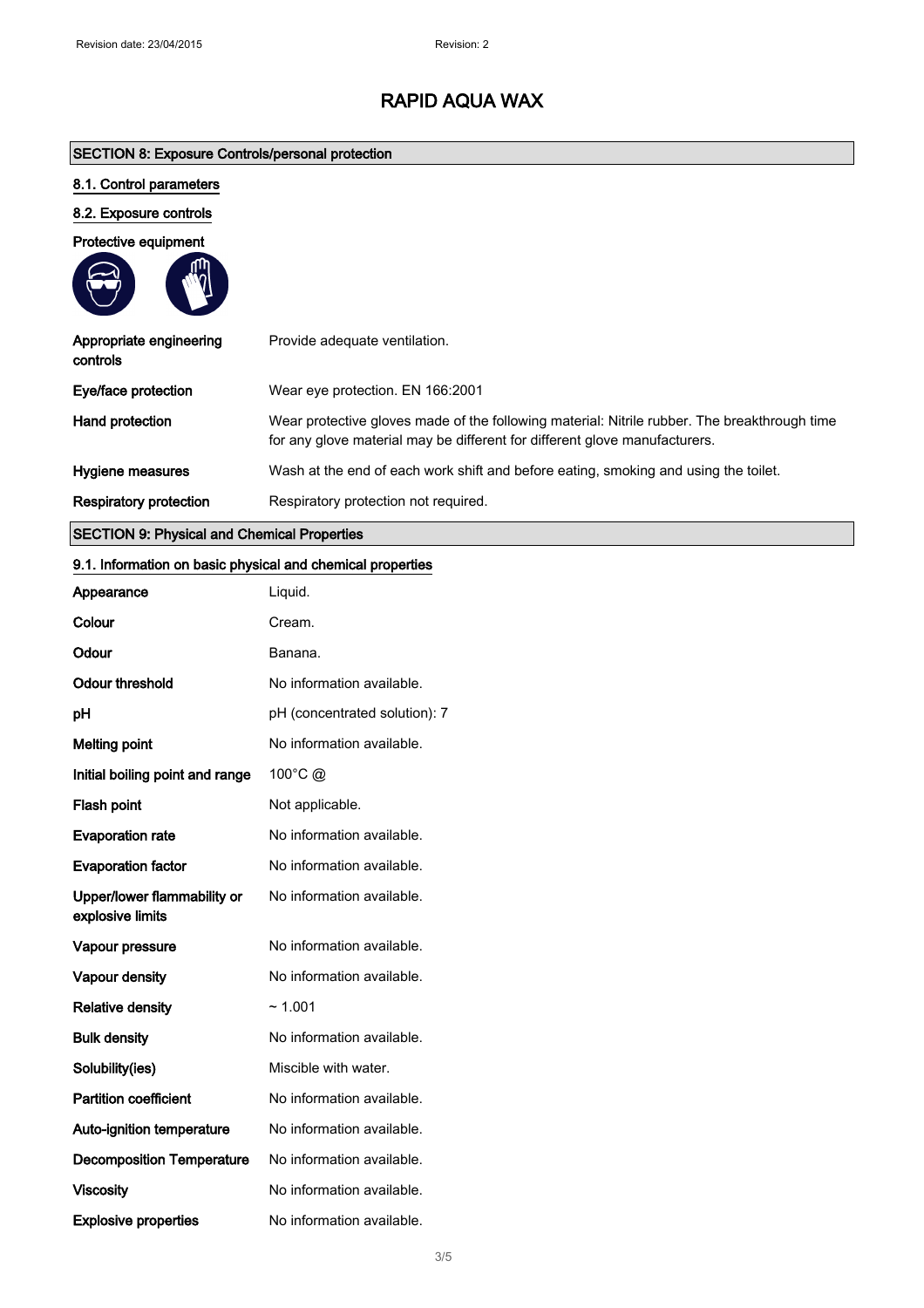9.2. Other information

# RAPID AQUA WAX

# SECTION 10: Stability and reactivity 10.1. Reactivity Reactivity There are no known reactivity hazards associated with this product. 10.2. Chemical stability Stability Stable at normal ambient temperatures and when used as recommended. 10.3. Possibility of hazardous reactions Possibility of hazardous reactions No potentially hazardous reactions known. 10.4. Conditions to avoid Conditions to avoid Mo specific requirements are anticipated under normal conditions of use. 10.5. Incompatible materials Materials to avoid **Avoid contact with the following materials: Strong acids. Strong alkalis.** 10.6. Hazardous decomposition products Hazardous decomposition products Not known. SECTION 11: Toxicological information 11.1. Information on toxicological effects General information This product has low toxicity. Only large quantities are likely to have adverse effects on human health. SECTION 12: Ecological Information Ecotoxicity The product is not expected to be hazardous to the environment. 12.1. Toxicity 12.2. Persistence and degradability 12.3. Bioaccumulative potential Bioaccumulative potential Not determined. Partition coefficient No information available. 12.4. Mobility in soil 12.5. Results of PBT and vPvB assessment Results of PBT and vPvB assessment This product does not contain any substances classified as PBT or vPvB. 12.6. Other adverse effects SECTION 13: Disposal considerations 13.1. Waste treatment methods

| <b>SECTION 14: Transport information</b> |                                                                                  |
|------------------------------------------|----------------------------------------------------------------------------------|
| Disposal methods                         | Dispose of contents/container in accordance with local regulations.              |
| General information                      | Dispose of waste product or used containers in accordance with local regulations |